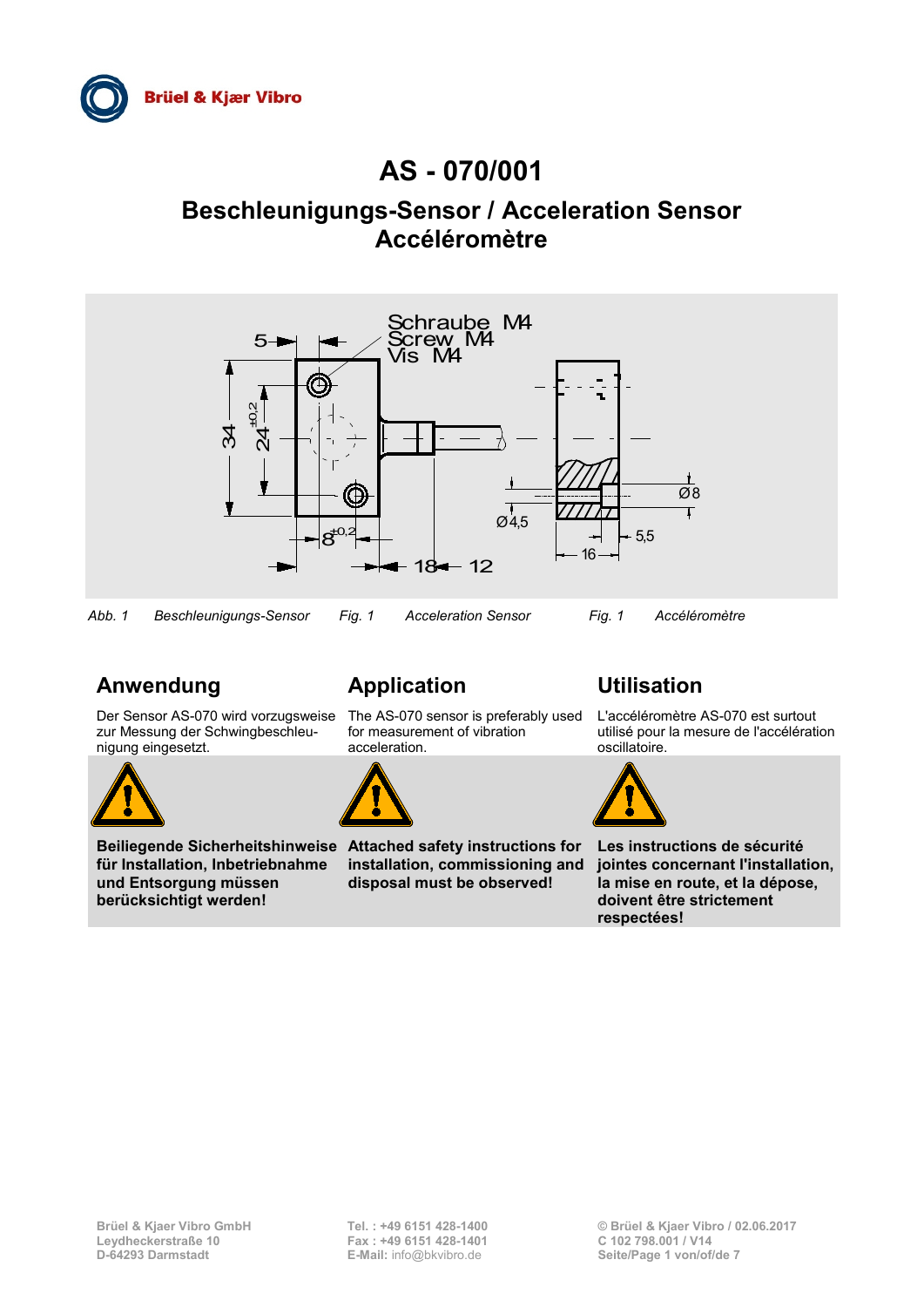Der Beschleunigungs-Sensor arbeitet nach dem piezo-elektrischen Ring-Shear-Prinzip. Im Sensor bilden das Piezo-Element und eine interne Sensormasse ein Feder-Masse-Dämpfungssystem.

Werden in dieses System Schwingungen eingeleitet, entstehen elektrische Ladungen, die proportional zur Beschleunigung sind.

Ein integrierter Verstärker wandelt das Ladungssignal in ein nutzbares Spannungssignal um.



Bei der eingezeichneten Bewegungsrichtung der Lagerschale entsteht ein negatives Signal.

piezo-elektrischer Beschleunigungs-Sensor mit integriertem Ladungsverstärker

| 100 mV/g<br>10,2 mV/m/s <sup>2</sup> | $+20%$ |
|--------------------------------------|--------|
|                                      | ± 20%  |

# **Messprinzip Measuring Principle Principe de mesure**

The acceleration sensor operates according to the piezo-electric Ringshear principle. In the sensor the piezo-element and an internal mass forms a spring-mass damping system.

When this system is subjected to vibrations, an electrical charge proportional to the vibration acceleration is produced.

An integrated amplifier converts this charge signal into a usable voltage signal.



With movement of the bearing housing in the illustrated direction a negative signal is produced.

### **Typ Type Type**

Piezo-electric acceleration sensor with integrated charge amplifier



*Abb. 2 Typischer Frequenzgang des Übertragungsfaktors*

*Fig. 2 Typical frequency response of sensitivity*

**Seite/Page 2 von/of/de 7 © Brüel & Kjaer Vibro GmbH / 02.06.2017 C102 798.001 / V14**

**Technischen Änderungen vorbehalten! Technical specifications subject to change! Sous réserve de modifications techniques!**

L'accéléromètre fonctionne selon le principe piézoélectrique par cisaillement annulaire. L'élément piézoélectrique disposé dans le capteur et une masse de capteur interne forment un système d'amortissement ressort-masse.

Si ce système reçoit des vibrations, il génère des charges électriques proportionnelles à l'accélération.

Un amplificateur intégré convertit le signal de charge en un signal de tension utilisable.



La direction de déplacement marquée du coussinet génère un signal négatif.

# **Technische Daten Technical Data Données Techniques**

accéléromètre piézo-électrique avec amplificateur de charge intégré

### **Übertragungsfaktor Transmission factor Facteur de transmission**

*Fig. 2 Courbe en réáponse type du facteur de transmission*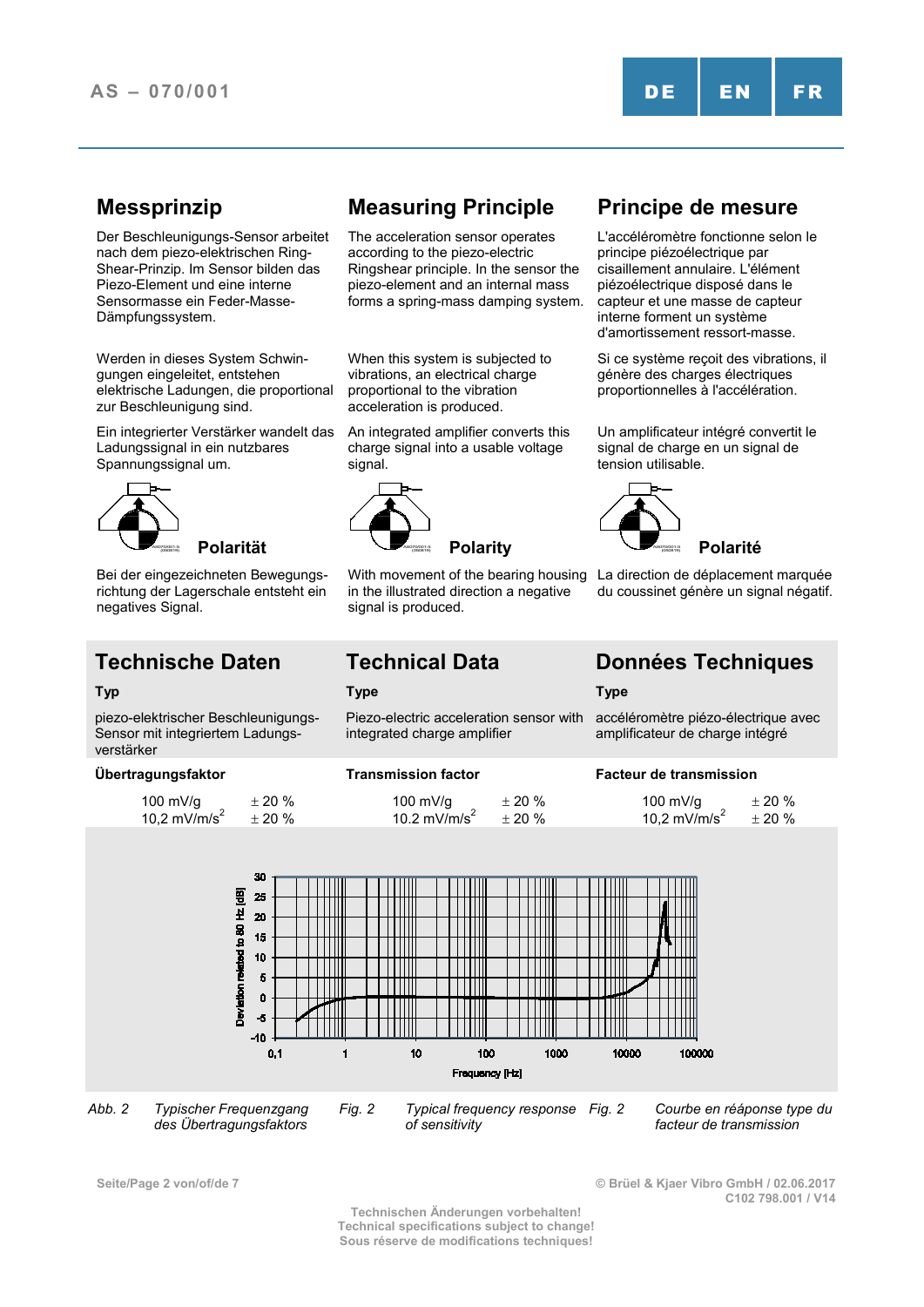| Überlastbarkeit<br>Schock 5000 g<br>(alle Richtungen)<br>Fall aus 1,5 m auf Beton<br>ohne Schaden | <b>Overload capacity</b><br>Shock 5000 g<br>(all directions)<br>Fall from 1.5 m on<br>concrete without damage | Capacité de surcharge<br>Choc 5000 g<br>(toutes directions)<br>Chute de 1,5 m sur béton<br>sans détérioration |  |  |
|---------------------------------------------------------------------------------------------------|---------------------------------------------------------------------------------------------------------------|---------------------------------------------------------------------------------------------------------------|--|--|
| Arbeitstemperaturbereich<br>$-50 °C  + 120 °C$                                                    | <b>Operating temperature range</b><br>$-50 °C  + 120 °C$                                                      | Plage de température de travail<br>$-50 °C  + 120 °C$                                                         |  |  |
| Lagerungstemperaturbereich (in<br>Originalverpackung)                                             | Storage temperature range (in<br>original packaging)                                                          | Plage de température pour le<br>stockage (dans l'embalage<br>d'origine)                                       |  |  |
| $-20 °C  + 70 °C$                                                                                 | $-20 °C  + 70 °C$                                                                                             | $-20 °C  + 70 °C$                                                                                             |  |  |
| <b>Messbereich</b><br>$\pm$ 50 g peak*)                                                           | <b>Measuring range</b><br>$\pm$ 50 g peak*)                                                                   | Plage de mesure<br>$\pm$ 50 g peak*)                                                                          |  |  |
|                                                                                                   |                                                                                                               | $\star$ $\pm$ 30 g peak über +100 °C   above to +100 °C   supérieur à +100 °C                                 |  |  |
| Linearitätsabweichung                                                                             | <b>Linearity deviation</b>                                                                                    | Erreur de linéarité                                                                                           |  |  |
| $\leq 1\%$                                                                                        | $\leq 1\%$                                                                                                    | $\leq 1\%$                                                                                                    |  |  |
| Richtungsfaktor (80 Hz)                                                                           | Transverse sensitivity (80 Hz)                                                                                | Facteur transverse (80 Hz)                                                                                    |  |  |
| $\leq 7\%$<br>Frequenzbereich                                                                     | $\leq 7\%$<br><b>Frequency range</b>                                                                          | $\leq 7\%$                                                                                                    |  |  |
|                                                                                                   |                                                                                                               | Gamme des fréquences                                                                                          |  |  |
| 1,3  4 000 Hz ( $\pm$ 0,5 dB)<br>0,32  10 000 Hz ( $\pm$ 3 dB)                                    | 1,3  4 000 Hz ( $\pm$ 0,5 dB)<br>$0.32$ 10 000 Hz ( $\pm$ 3 dB)                                               | 1,3  4 000 Hz ( $\pm$ 0,5 dB)<br>0,32  10 000 Hz ( $\pm$ 3 dB)                                                |  |  |
| Resonanzfrequenz<br>$>25$ kHz                                                                     | <b>Resonance frequency</b><br>$>25$ kHz                                                                       | Frequence de résonance<br>$>25$ kHz<br><b>Bruit</b>                                                           |  |  |
| <b>Rauschen</b>                                                                                   | <b>Noise</b>                                                                                                  |                                                                                                               |  |  |
| Frequenzbereich<br>bei 1 Hz<br>$> 100$ Hz                                                         | <b>Frequency range</b><br>at 1 Hz<br>$> 100$ Hz                                                               | Gamme de fréquence<br>à 1 Hz<br>> 100 Hz                                                                      |  |  |
| <b>Rauschdichte</b>                                                                               | <b>Noise density</b>                                                                                          | Densité de bruit                                                                                              |  |  |
| 100 $\mu$ g/ $\sqrt{Hz}$                                                                          | 100 $\mu$ g/ $\sqrt{Hz}$                                                                                      | 100 μg/ VHz                                                                                                   |  |  |
| $3 \mu g/\sqrt{Hz}$                                                                               | $3 \mu g/\sqrt{Hz}$                                                                                           | $3 \mu g/\sqrt{Hz}$                                                                                           |  |  |
| Einschwingzeit<br>$<$ 10 Sek.                                                                     | <b>Settling time</b><br>$< 10$ sec                                                                            | Délai de stabilisation<br>$< 10$ sec                                                                          |  |  |
| Konstant-Stromversorgung IB                                                                       | Constant current supply IB                                                                                    | Alimentation constante IB                                                                                     |  |  |
| 4 mA (2 mA  10 mA)                                                                                | 4 mA (2 mA  10 mA)                                                                                            | 4 mA (2 mA  10 mA)                                                                                            |  |  |
| Versorgungsspannung UB<br>voltage supply U <sub>B</sub>                                           |                                                                                                               | Tension d'alimentation UB                                                                                     |  |  |
| $+ 24 V (+ 18 V + 28 V)$                                                                          | $+ 24 V (+ 18 V  + 28 V)$                                                                                     | $+ 24 V (+ 18 V  + 28 V)$                                                                                     |  |  |
| Dynamischer Innenwiderstand des<br><b>Ausgangs</b>                                                | <b>Output impedance</b>                                                                                       | Résistance interne dynamique de<br>la sortie                                                                  |  |  |
| ≤ 100 Ω                                                                                           | $\leq$ 100 $\Omega$                                                                                           | ≤ 100 Ω                                                                                                       |  |  |
| Ruhepotenzial<br>$+ 8 V  + 12 V$                                                                  | <b>Open-circuit potential</b><br>$+ 8 V  + 12 V$                                                              | Potentiel de repos<br>$+8V+12V$                                                                               |  |  |

**© Brüel & Kjaer Vibro GmbH / 02.06.2017 C102 798.001 / V14**

**Technischen Änderungen vorbehalten! Technical specifications subject to change! Sous réserve de modifications techniques!**

**Seite/Page 3 von/of/de 7**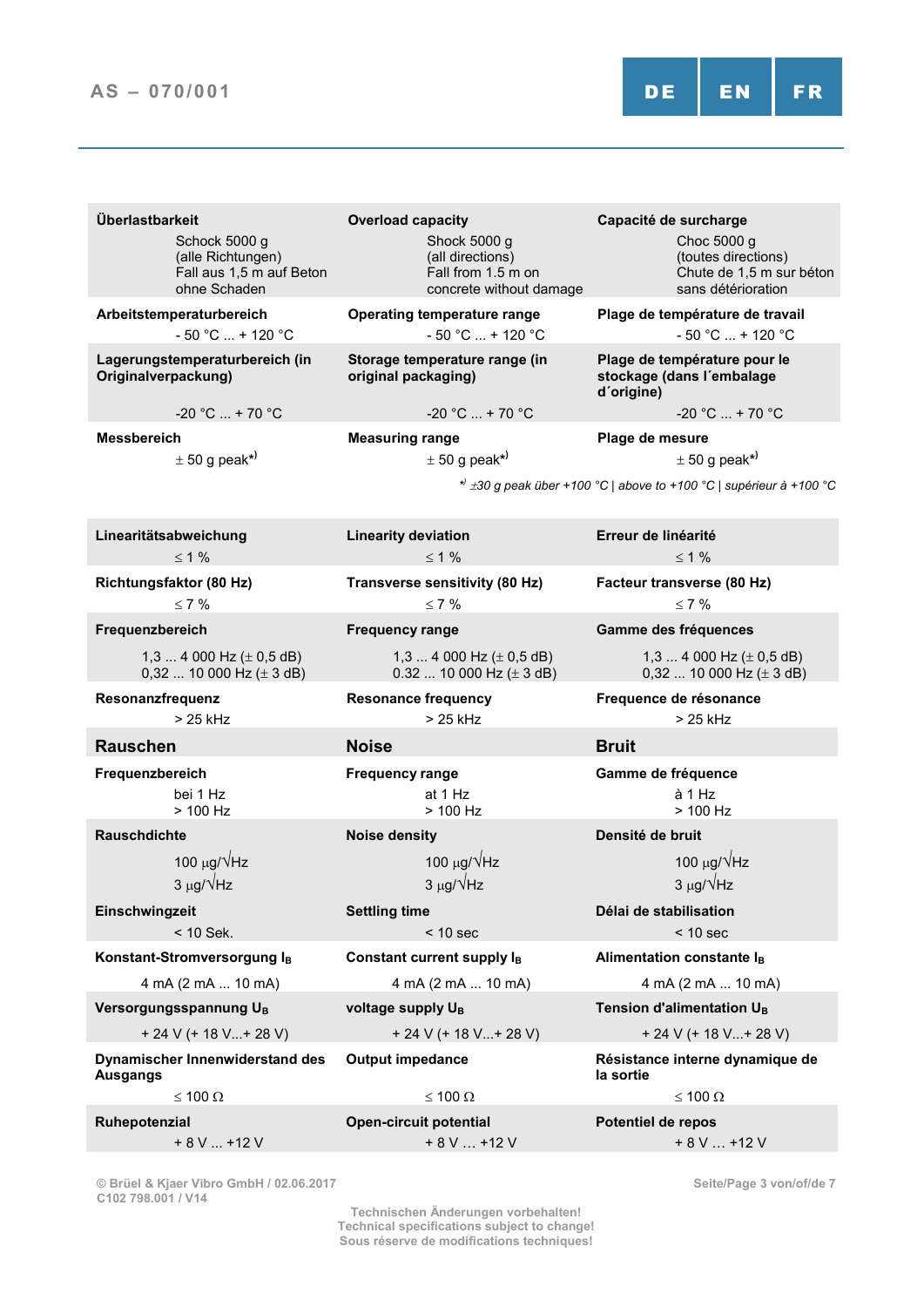| < 0.2 % K                                                                             | < 0.2 % K                                                                            | < 0.2 % K                                                                                                                                                                            |  |
|---------------------------------------------------------------------------------------|--------------------------------------------------------------------------------------|--------------------------------------------------------------------------------------------------------------------------------------------------------------------------------------|--|
| Dehnungsempfindlichkeit<br>$< 0.02$ g/ ( $\mu$ m/m )                                  | <b>Strain sensitivity</b><br>$< 0.02$ g/ ( $\mu$ m/m )                               | Sensibilité à la dilatation<br>$< 0.02$ g/ ( $\mu$ m/m)                                                                                                                              |  |
| Magnetfeldempfindlichkeit<br>$< 0.005$ g/mT                                           | <b>Magnetic field sensitivity</b><br>$< 0.005$ g/mT                                  | Sensibilité au champ magnétique<br>$< 0.005$ g/mT                                                                                                                                    |  |
| <b>Isolationswiderstand</b><br>(Gehäuse - Speisespannung 0 V)<br>$\geq$ 20 M $\Omega$ | <b>Insulation resistance</b><br>(Housing supply voltage 0 V)<br>$\geq$ 20 M $\Omega$ | Résistance d'isolement (Boîtier -<br>tension d'alimentation 0 V)<br>$\geq$ 20 M $\Omega$<br>Suppression de tension parasite<br>entre boîtier et 0 V<br>(en fonction de la fréquence) |  |
| Störspannungsunterdrückung<br>zwischen Gehäuse und 0 V<br>(frequenzabhängig)          | Interference voltage suppression<br>between housing and 0 V<br>(frequency-dependent) |                                                                                                                                                                                      |  |
| kHz<br>$\geq$ 105 dB<br>kHz<br>10<br>$\geq$ 100 dB                                    | kHz<br>$\geq$ 105 dB<br>kHz<br>$\geq$ 100 dB<br>10                                   | kHz<br>$\geq$ 105 dB<br>kHz<br>10<br>$\geq 100$ dB                                                                                                                                   |  |
|                                                                                       |                                                                                      |                                                                                                                                                                                      |  |

**Temperaturempfindlichkeit Temperature sensitivity Sensibilité à la température**

| Schutzart                                                                                                                              |                                                               | <b>Protection class</b>                                                                                  |                                                                                                                                                   | Indice de protection                                                                                            |                                                                                                                                                |
|----------------------------------------------------------------------------------------------------------------------------------------|---------------------------------------------------------------|----------------------------------------------------------------------------------------------------------|---------------------------------------------------------------------------------------------------------------------------------------------------|-----------------------------------------------------------------------------------------------------------------|------------------------------------------------------------------------------------------------------------------------------------------------|
|                                                                                                                                        | entsprechend IP 67                                            |                                                                                                          | corresponds to IP 67                                                                                                                              |                                                                                                                 | conforme IP 67                                                                                                                                 |
| <b>Masse</b>                                                                                                                           |                                                               | Weight                                                                                                   |                                                                                                                                                   | <b>Masse</b>                                                                                                    |                                                                                                                                                |
|                                                                                                                                        | ca. 80 g                                                      |                                                                                                          | approx. 80 g                                                                                                                                      |                                                                                                                 | env. $80 g$                                                                                                                                    |
| Gehäuse                                                                                                                                |                                                               | <b>Housing</b>                                                                                           |                                                                                                                                                   | <b>Boîtier</b>                                                                                                  |                                                                                                                                                |
|                                                                                                                                        | Edelstahl 1.4301                                              |                                                                                                          | Stainless steel 1.4301                                                                                                                            |                                                                                                                 | Acier inoxydable 1.4301                                                                                                                        |
| <b>Befestigung</b>                                                                                                                     |                                                               | <b>Mounting</b>                                                                                          |                                                                                                                                                   | <b>Fixation</b>                                                                                                 |                                                                                                                                                |
|                                                                                                                                        | mittels 2 Schrauben mit<br>Innensechskant<br>M4 x 16; DIN 912 |                                                                                                          | with 2 Allen screws<br>M4 x 16; DIN 912                                                                                                           |                                                                                                                 | au moyen de 2 vis à six<br>pans creux<br>M4 x 16; DIN 912                                                                                      |
| <b>EMV</b>                                                                                                                             |                                                               | <b>EMC</b>                                                                                               |                                                                                                                                                   | <b>CEM</b>                                                                                                      |                                                                                                                                                |
| Der AS-070 erfüllt die relevanten<br>Anforderungen der Richtlinie<br>2004/108/EG für elektromagnetische<br>Verträglichkeit.            |                                                               | The AS-070 meets the relevant<br>requirements of Directive 2004/108/EC<br>Electromagnetic compatibility. |                                                                                                                                                   | L'AS-070 répond aux exigences<br>pertinentes de la directive<br>2004/108/CE Compatibilité<br>Electromagnétique. |                                                                                                                                                |
| Die EMV wurde nach EN 61326-1<br>geprüft, mit der Reduzierung der<br>Anforderung auf Kriterium B bei<br>EN 61000-4-3 und EN 61000-4-6. |                                                               |                                                                                                          | The EMC has been tested according<br>to EN 61326-1 with the reduction<br>of the requirements to criterion B for<br>EN 61000-4-3 and EN 61000-4-6. |                                                                                                                 | Le CEM a été testé selon la norme<br>EN 61326-1 avec la réduction des<br>exigences en matière de EN 61000-4-3<br>et EN 61000-4-6 au critère B. |

Produktkategorie / Anwendungsbereich: 9

### **WEEE-Reg.-Nr. DE 69572330 WEEE-Reg.-No. DE 69572330 WEEE-Reg.-N°. DE 69572330**

product category / application area: 9

catégorie de produits / domaine d'application: 9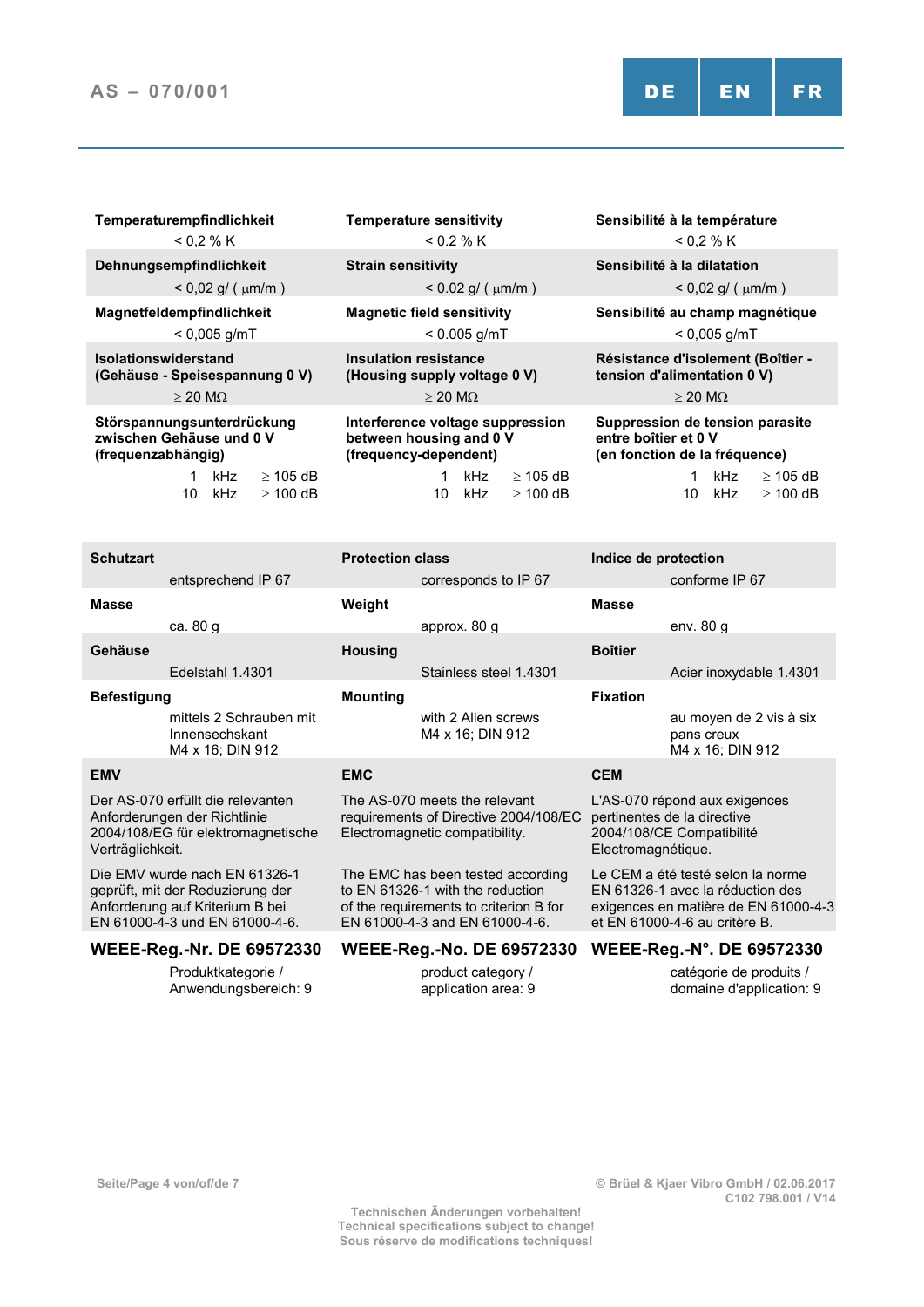| <b>Anschlussleitung</b>                                               | <b>Connecting cable</b>                                                                 | Câble de raccordement                                                                        |  |  |
|-----------------------------------------------------------------------|-----------------------------------------------------------------------------------------|----------------------------------------------------------------------------------------------|--|--|
| Kabellänge                                                            | <b>Cable length</b>                                                                     | Longueur de câble                                                                            |  |  |
| 10 m mit offenem Fnde                                                 | 10 m with pig-tails                                                                     | 10 m avec extrémité<br>ouverte                                                               |  |  |
| Aufbau                                                                | <b>Construction</b>                                                                     | <b>Structure</b>                                                                             |  |  |
| 2 adrig verseilt + Schirm                                             | 2-conductor stranded<br>+ shield                                                        | 2 conducteurs toronnés<br>+ blindage                                                         |  |  |
| Leiterquerschnitt<br>$0,14$ mm <sup>2</sup> (7 x 0,16 mm)             | <b>Conductor cross-section area</b><br>0.14 mm <sup>2</sup> (7 x 0.16 mm)               | Section du conducteur<br>0,14 mm <sup>2</sup> (7 x 0,16 mm)                                  |  |  |
| Kabelaußenmantel / Aderisolation                                      | <b>External insulation / conductor</b><br>insulation                                    | Gaine / isolant conducteur                                                                   |  |  |
| <b>ETFE</b>                                                           | <b>ETFE</b>                                                                             | <b>ETFE</b>                                                                                  |  |  |
| <b>Farbe Außenmantel</b>                                              | <b>External insulator colour</b>                                                        | Couleur de la gaine extérieure                                                               |  |  |
| schwarz                                                               | black                                                                                   | noir                                                                                         |  |  |
| Außendurchmesser                                                      | <b>Outside diameter</b>                                                                 | Diamètre extérieur                                                                           |  |  |
| 3,3 mm $(\pm 0, 15$ mm)                                               | 3.3 mm ( $\pm$ 0.15 mm)                                                                 | 3,3 mm ( $\pm$ 0,15 mm)                                                                      |  |  |
| Kabelabgang                                                           | Cable exit                                                                              | Sortie de câble                                                                              |  |  |
| seitlich, alternativ<br>mit Stahlschutzschlauch<br>$\varnothing$ 6 mm | lateral, alternatively with<br>stainless steel protective<br>conduit $\varnothing$ 6 mm | sur le côté, disponible<br>également avec tuyau<br>protecteur en acier<br>$\varnothing$ 6 mm |  |  |
| Aderbelegung                                                          | <b>Conductor layout</b>                                                                 | <b>Occupation des brins</b>                                                                  |  |  |
| AS-070/001<br>4mA                                                     |                                                                                         |                                                                                              |  |  |
| RD<br>Q                                                               |                                                                                         |                                                                                              |  |  |

GND/0V

AS070-3 (20001124)

**SE** 

*Abb. 3 Anschlussplan Fig. 3 Wiring diagram Fig. 3 Plan de raccordement*

WH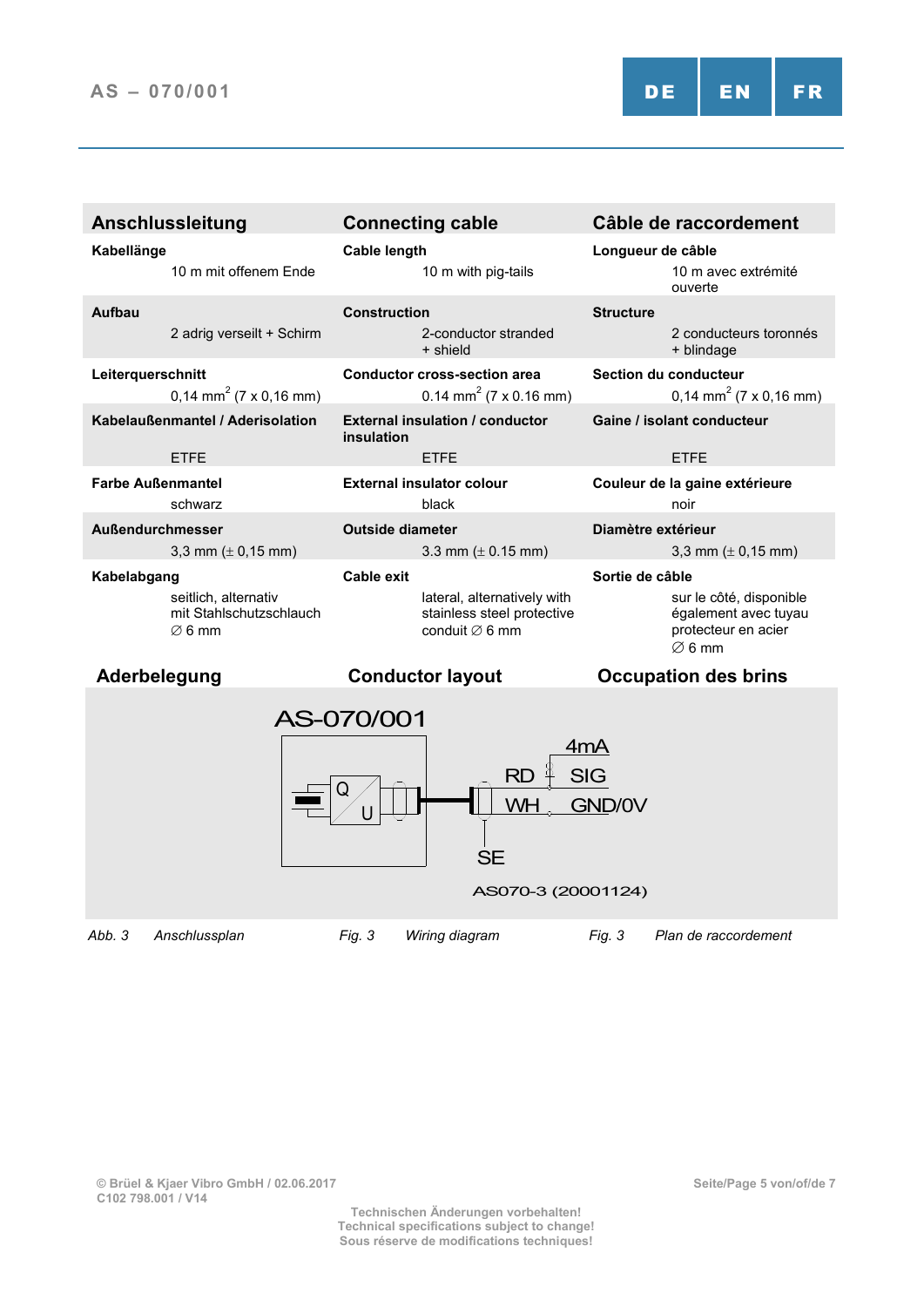Der Beschleunigungs-Sensor ist eine Zusatzmasse, welche das Messobjekt belastet und dessen Schwingverhalten ändert.

Deshalb sollte das Gewicht des Beschleunigungs-Sensors wenigstens zehnmal kleiner sein als das schwingungstechnisch relevante Gewicht des Messobjektes, an das er montiert ist.

## **Beschleunigungs-Sensor montieren**

## **Hinweis: Advice: Conseil:**

*Der Beschleunigungs-Sensor benötigt eine kraftschlüssige, kontaktresonanzfreie und steife Befestigung am Messobjekt, insbesondere für Messungen bei hohen Frequenzen*

• Der AS-070/001 ist mit 2 Befestigungsschrauben mit Innen-Sechskant M4 DIN 912; L = min. 16 mm zu montieren.

## **Hinweis: Note: Note:**

*Die Befestigungsschrauben sind nicht im Lieferumfang enthalten!*

# **Montage Mounting Montage**

The acceleration sensor is an additional mass that loads the object to which it is attached and this can change the object's vibration behaviour.

Therefore the weight of the acceleration sensor should be no more de l'accéléromètre devrait être au than one tenth the weight of the technically vibrating part of the measurement object to which it is attached.

## **Mounting of acceleration sensor**

*The acceleration sensor requires a friction-locked, contact-resonance free and secure attachment to the measurement object, especially for meas-urement of high frequencies.*

The AS-070/001 is mounted using  $\bullet$ 2 Allan screws M4 DIN 912;  $L = min. 16 mm.$ 

*The screws are not part of the delivery!*

Die Einbaulage ist beliebig The mounting location is arbitrary. La position de montage peut être

## **Ankopplung Coupling Accouplement**

L'accéléromètre est une masse supplémentaire qui constitue une charge pour l'objet de mesure et qui peut modifier le comportement oscillatoire de dernier.

C'est pour cette raison que la masse moins dix fois plus faible que la masse à considérer en matière d'oscillations de l'objet de mesure, sur lequel le capteur est monté.

## **Montage de l'accéléromètre**

*La fixation de l'accéléromètre sur l'objet de mesure doit être adhérente, libre de résonance de contact et rigide, notamment en cas de mesures avec de hautes fréquences.*

• Monter le AS-070/001 avec 2 vis de fixation à six pans creux M4 DIN 912;  $L = min.$  16 mm.

*Les vis ne sont pas dans le étendue !*

choisie librement.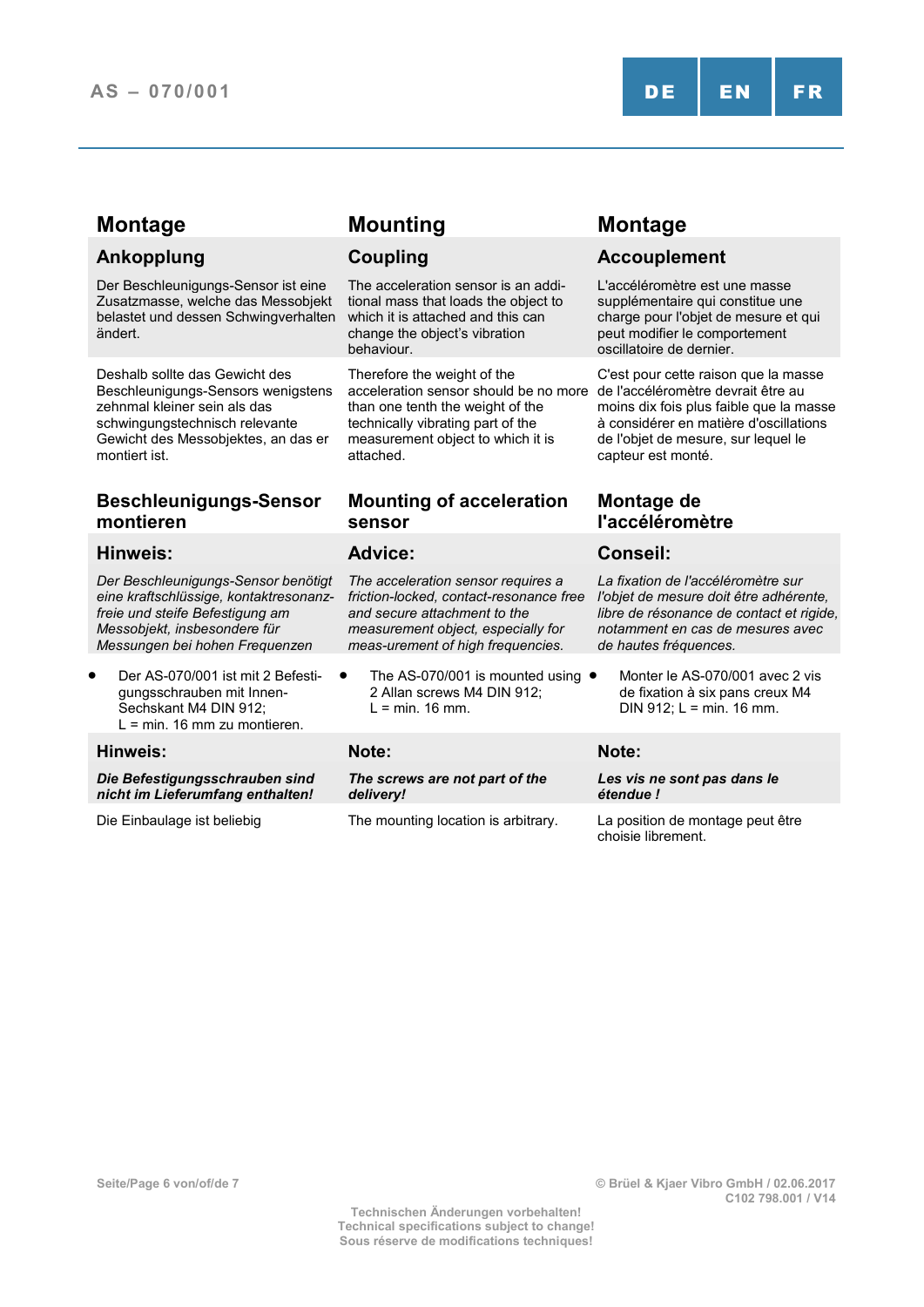

**© Brüel & Kjaer Vibro GmbH / 02.06.2017 C102 798.001 / V14**

**Technischen Änderungen vorbehalten! Technical specifications subject to change! Sous réserve de modifications techniques!**